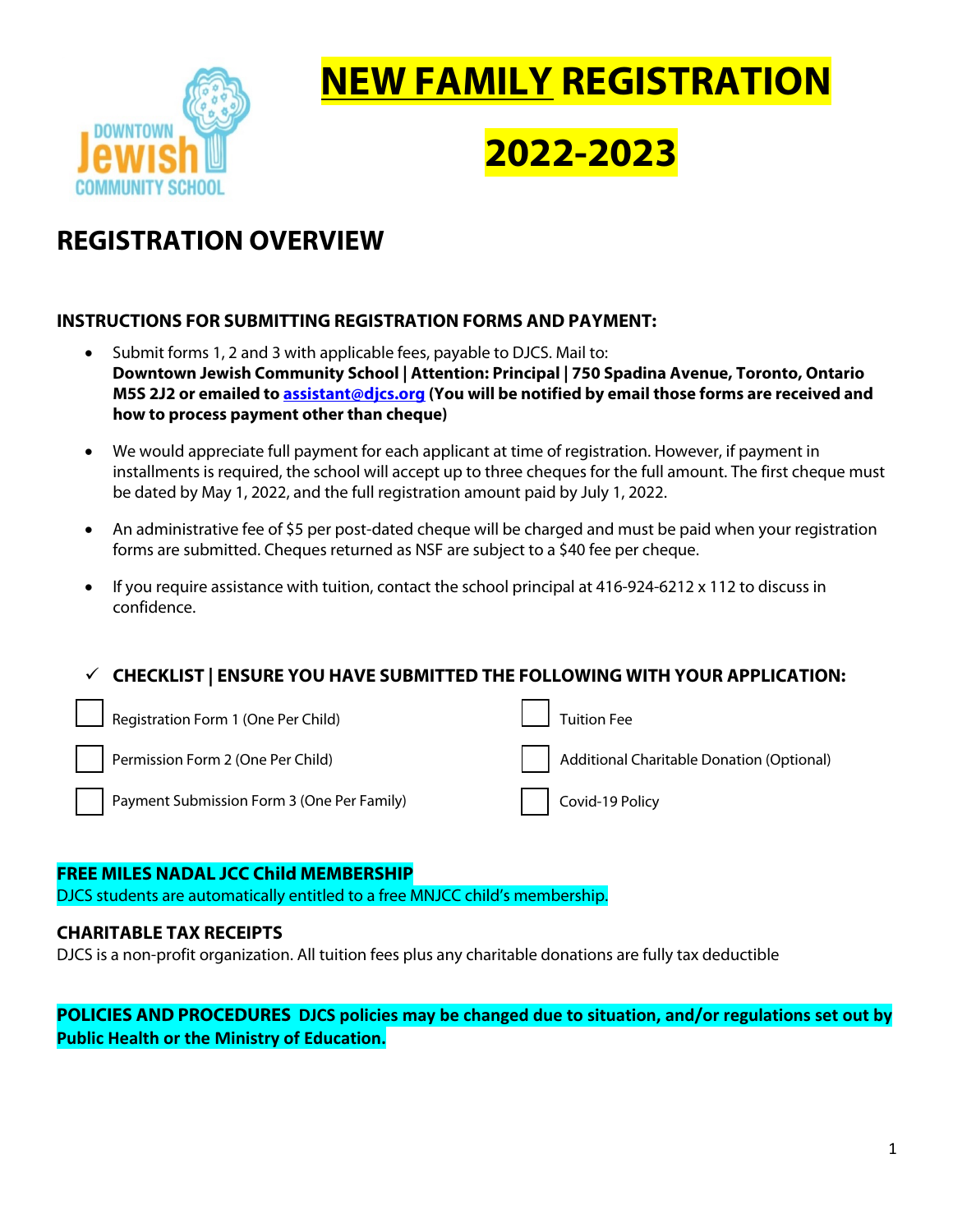# **TUITION RATES FOR NEW FAMILIES**

| JK – GRADE 1                                                                      | \$1,262 |
|-----------------------------------------------------------------------------------|---------|
| <b>GRADES 2-7 JEWISH STUDIES ONLY (SUNDAYS)</b>                                   | \$2,082 |
| <b>GRADES 2-7 JEWISH STUDIES</b><br>+ ALEF HEBREW STREAM (SUNDAYS AND WEDNESDAYS) | \$2,512 |
| <b>GRADES 2-7 JEWISH STUDIES</b><br>+ BET HEBREW STREAM (SUNDAYS ONLY)            | \$2,348 |
| <b>GRADES 8-12 (SUNDAY BRUNCH ONCE PER MONTH)</b>                                 | \$574   |

# **FOR GRADES 2 AND HIGHER: HEBREW LANGUAGE PROGRAM OPTIONS (FOR MORE DETAILS SEE Q & A)**

Beginning in Grade 2, Hebrew language instruction is as an option in addition to the Jewish Studies program. While it is recommended that students register for Hebrew in Grade 2, the option of beginning in Grade 3 is available. Students may take one or two Hebrew Language classes per week as follows:

## **ALEF STREAM | 2x week (Sunday and Wednesday)**

**BET STREAM | 1x per week (Sunday only)**

*Typically it is notsuitable for children beyond Grade 3 to begin Hebrew classes without prior education in this area.*

# **INCLUDED HEBREW RESOURCE MATERIAL FEES**

Hebrew resource materials fees are included in all Hebrew registration (both Alef & Bet).

# **CANCELLATION POLICY**

After September 1, 2022, tuition is completely non-refundable and considered a charitable donation. No exceptions will be made to this policy. Cancellation fees are as follows:

# **WITHDRAWAL DATE WITH APPLICATIONS IN WRITING FEE CHARGED**

Prior to August 1, 2022 **1998 1998 100 admin fee per child** Between August 1 and August 30, 2022 50% of tuition fee per child After September 1, 2022 **Full tuition fee per child (No refund)** 

# **AZRIELI BURSARIES - APPLICATION DEADLINE May 1,2022 – [Click here](https://2761d0f4-d331-47f2-b371-a5751e192028.usrfiles.com/ugd/2761d0_57d45b4efb334ba3bfe244330031913b.pdf) for CJE-UJA new information regarding additional bursary possibilities.**

Through the generosity of the Azrieli Foundation, bursaries are available for families requiring financial support. Applications are accepted in confidence at the school office and may be obtained by contacting the principal. The completed bursary form must be submitted, along with a \$150 deposit/child and all registration forms by the deadline. Forms are available online at [www.djcs.org/tuition-azrieli-bursaries](https://www.djcs.org/tuition-azrieli-bursaries)

# **CHARITABLE DONATION**

Our tuition fees are intended to be accessible to families of varying incomes. Our high-quality programs are not entirely covered by tuition fees; therefore, we encourage you to consider an additional donation of \$100 per child or any amount that you choose, over and above the set tuition fees.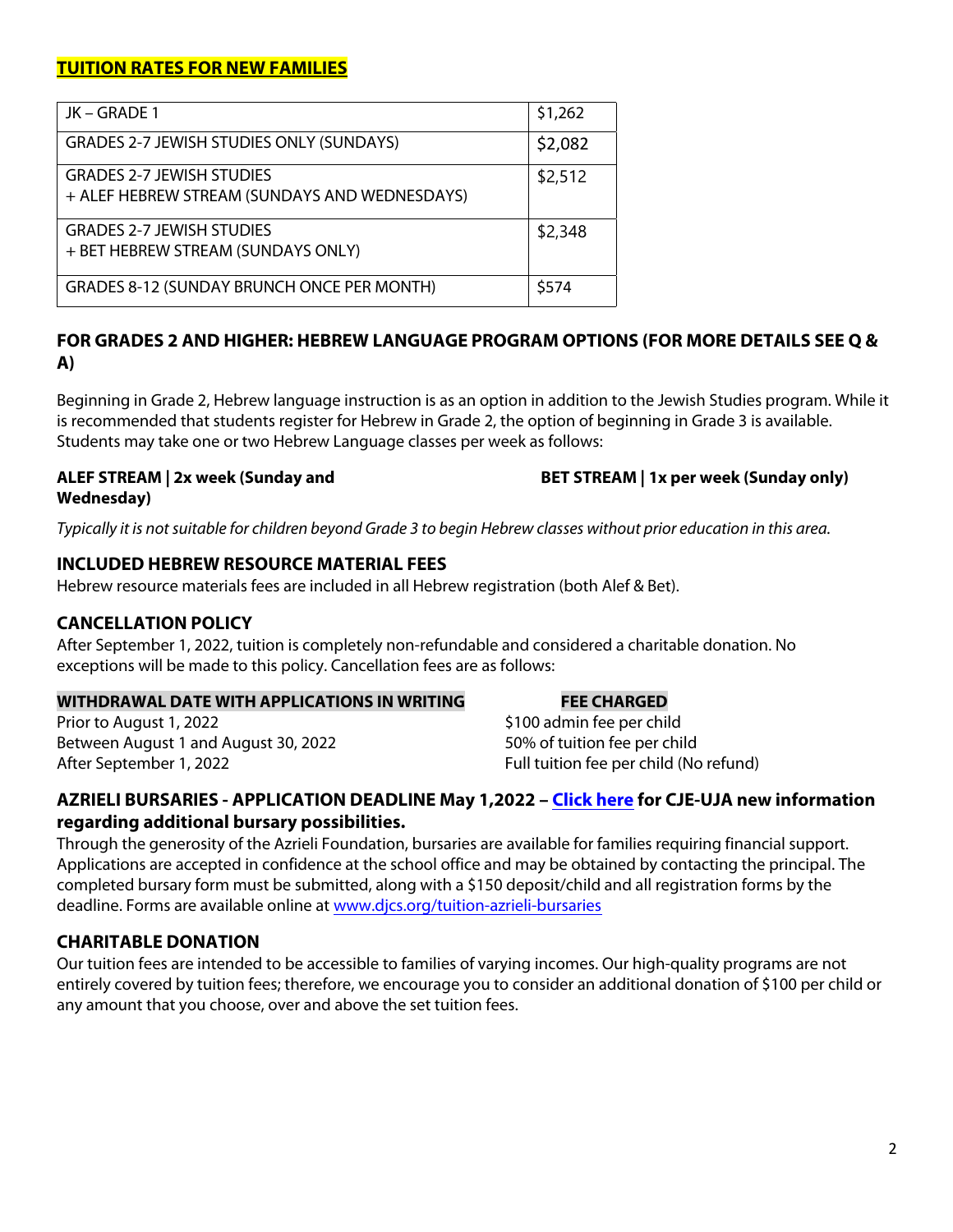# **FORM 1: REGISTRATION FORM 2022-23**

*This form must be FULLY completed and returned with Forms 2 & 3.*

| Gender:_________________ |  | Date of Birth (Y/M/D) _________________________________OHIP#: ___________________ |  |
|--------------------------|--|-----------------------------------------------------------------------------------|--|
|                          |  |                                                                                   |  |
|                          |  |                                                                                   |  |
|                          |  |                                                                                   |  |
|                          |  |                                                                                   |  |

*To exclude your child's name and contact information from class lists distributed to all parents, check here* 

|                          | <b>PARENT/GUARDIAN 1</b> | <b>PARENT/GUARDIAN 2</b> |
|--------------------------|--------------------------|--------------------------|
| <b>NAME</b>              |                          |                          |
| <b>WORK PHONE</b>        |                          |                          |
| <b>CELL PHONE</b>        |                          |                          |
| <b>PROFESSION</b>        |                          |                          |
| <b>EMAIL ADDRESS</b>     |                          |                          |
| IF DIFFERENT FROM CHILD: |                          |                          |
| ADDRESS INCLUDING CITY   |                          |                          |
| AND POSTAL CODE          |                          |                          |

| 2021/2022 Enrollment                          | 2022/2023 - Enter class for which you are registering |                                                         |
|-----------------------------------------------|-------------------------------------------------------|---------------------------------------------------------|
| Jewish Studies Class                          | Jewish Studies Class                                  | (student's public school grade)                         |
| <b>Hebrew Options</b><br><b>Hebrew Option</b> | <b>Hebrew Options</b><br><b>Hebrew Option</b>         | Enter "ALEF" "BET" or "NO"                              |
| <b>Hebrew Level</b>                           | <b>Hebrew Level</b>                                   | Hebrew level 1 is for students<br>entering Grade 2 or 3 |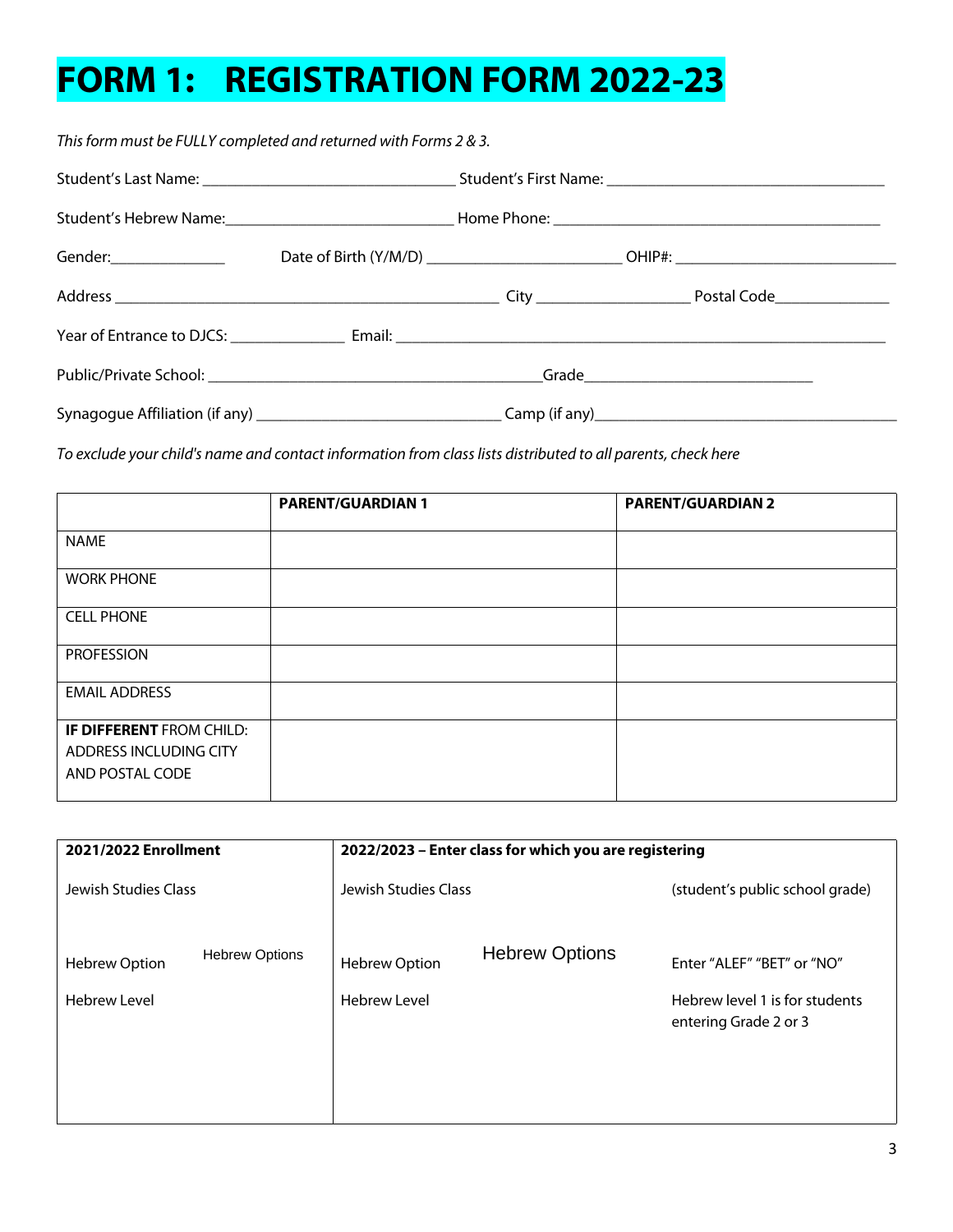# **CONFIDENTIAL MEDICAL INFORMATION:**

PLEASE INCLUDE WHATEVER WE NEED TO KNOW ABOUT YOUR CHILD, EDUCATIONAL, MEDICAL OR PSYCHOLOGICAL NEEDS OR RESTRICTIONS.

| <b>ALLERGIES</b>                                                                                                                                                                                                               | <b>MEDICATIONS:</b>                      |                                                                                                           |
|--------------------------------------------------------------------------------------------------------------------------------------------------------------------------------------------------------------------------------|------------------------------------------|-----------------------------------------------------------------------------------------------------------|
| SYMPTOMS REQUIRING EMERGENCY TREATMENT (DESCRIBE TREATMENT REQUIRED):                                                                                                                                                          |                                          |                                                                                                           |
|                                                                                                                                                                                                                                |                                          |                                                                                                           |
|                                                                                                                                                                                                                                |                                          |                                                                                                           |
| EMERGENCY CONTACT 2 (NAME & PHONE #) And the contract of the contract of the contract of the contract of the contract of the contract of the contract of the contract of the contract of the contract of the contract of the c |                                          |                                                                                                           |
|                                                                                                                                                                                                                                |                                          |                                                                                                           |
|                                                                                                                                                                                                                                |                                          | WE ARE A FAMILY REGISTERING A CHILD IN THE DJCS FOR THE FIRST TIME FOR THE 2022-23 SCHOOL YEAR.           |
|                                                                                                                                                                                                                                |                                          |                                                                                                           |
|                                                                                                                                                                                                                                |                                          | WHICH CLASS ARE YOU REGISTERING FOR? JEWISH STUDIES GRADE: ___________(STUDENT'S PUBLIC SCHOOL GRADE)     |
| HEBREW OPTION: ________ ("ALEF", "BET" OR "NO")                                                                                                                                                                                |                                          |                                                                                                           |
| HEBREW LEVEL______(HEBREW 1 IS FOR STUDENTS ENTERING GRADE 2/3)                                                                                                                                                                |                                          |                                                                                                           |
| Are Siblings Enrolled? Name(s) & Year(s) of                                                                                                                                                                                    |                                          |                                                                                                           |
| Are Siblings on Wait List? Name(s) & Year(s) of                                                                                                                                                                                |                                          |                                                                                                           |
| involvement.                                                                                                                                                                                                                   |                                          | Parents are encouraged to become involved in our school community. Please indicate your preferred area of |
| INDICATE "PG1" (PARENT-GUARDIAN 1) OR "PG2" (PARENT-GUARDIAN 2)                                                                                                                                                                |                                          |                                                                                                           |
| Adult Education _______                                                                                                                                                                                                        | Class Parent ___________                 | Curriculum_______                                                                                         |
| Fundraising _______                                                                                                                                                                                                            | Board of Directors ________              | Holiday Celebrations/Events                                                                               |
| Marketing/Social Media ______                                                                                                                                                                                                  |                                          |                                                                                                           |
| OFFICE USE ONLY:                                                                                                                                                                                                               |                                          |                                                                                                           |
| DATE REC'D<br><b>SCHOOL YEAR</b><br>#.CHEQUES<br>CONTRI__________                                                                                                                                                              | <b>TUITION</b><br>CHEQUE FEE<br>BURSARY_ | FEE PD<br>CHECK DATES:                                                                                    |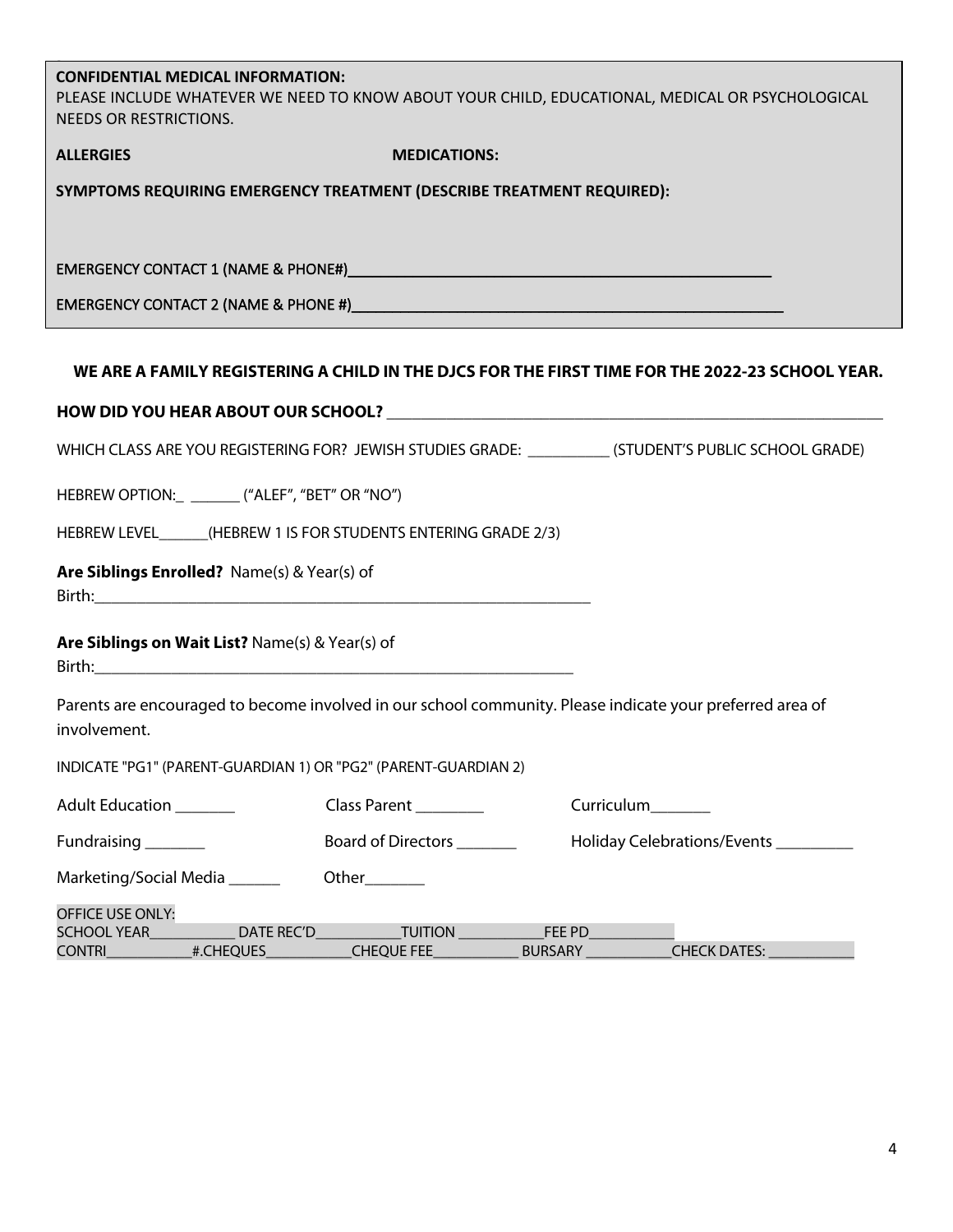# **FORM 2: PARENTAL PERMISSION FORMS FOR 2022-23**

### **TRIP PERMISSION**

I give permission for **Exercice 2** and the state of participate in DJCS field trips. I understand that transportation will be either by carpool, school bus, TTC, or by foot.

PARENT'S SIGNATURE: \_\_\_\_\_\_\_\_\_\_\_\_\_\_\_\_\_\_\_\_\_\_\_\_\_\_\_\_\_\_\_\_\_\_\_\_\_\_\_\_ Date\_\_\_\_\_\_\_\_\_\_\_\_\_\_\_\_\_\_\_\_\_

### **PHOTOGRAPH RELEASE**

I give permission to the DJCS to photograph or videotape my child \_\_\_\_\_\_\_\_\_\_\_\_\_\_\_\_\_\_\_\_\_\_\_\_\_\_\_\_\_\_\_during school hours or at any school related activity, and to use such photographs in school communications or publicity of any kind, including but not limited to newsletters, event flyers and on the school's website and social media such as Facebook. This permission does not include use of my child's photograph for any purpose other than to communicate information about the DJCS. Names will not be published unless consent is given to use the name.

PARENT'S SIGNATURE:  $\blacksquare$ 

### **REQUIRED WAIVER OF DJCS RESPONSIBILITY RE: ARRIVAL & PICK-UP OF STUDENT**

Our children are in danger when they must weave through traffic created by cars double parked on Spadina Avenue in front of the MNJCC. Children attending our school are supervised only up until the time that they are dismissed. Parents are responsible for their children after they leave class. To ensure our concerns have been understood, the DJCS Board stipulates that each family must sign below as a requirement of your child's admission to class. I assume full responsibility for the safe arrival and pick up of my child \_\_\_\_\_\_\_\_\_\_\_\_\_\_\_\_\_\_\_\_\_\_\_ and waive all responsibility of the DJCS in this regard.

PARENT'S SIGNATURE:  $\blacksquare$ 

### **PICK-UP ARRANGEMENTS**

- Younger Children (Grades JK-2 and Hebrew 1-2 classes) will be dismissed only to their parents or guardians as named on your registration form. If you wish your child to be picked up by someone other than the parents or guardians named on your application form, please specify below the name and relationship to your child.
- Older Students (Grades 4+/Hebrew 3+) will be dismissed on their own unless special instructions are noted below.

 *Check if applicable and specify dismissal instructions here. I do NOT wish my Grade 4 or older child dismissed on his/her own. My child should wait in the classroom for pick-up by: \_\_\_\_\_\_\_\_\_\_\_\_\_\_\_\_\_\_\_\_\_\_\_\_\_\_\_\_\_\_\_\_\_\_\_\_\_*

PARENT'S SIGNATURE:  $\blacksquare$ 

### **5. SECOND CUP/SNACK BAR PERMISSION (FOR GRADE 7 AND OLDER ONLY)**

We are requesting that students bring their own snacks. However, students of Grade 7+ have the option to purchase a snack at the Second Cup or other snack facilities within the JCC. The DJCS cannot accept responsibility for students outside regular class activities. If you wish to permit your child to leave the classroom under these conditions, please complete the following.

*My child \_\_\_\_\_\_\_\_\_\_\_\_\_\_\_\_\_\_\_ has my permission to be dismissed from class during snack time for the 2022-23 school year. I understand that, should my child leave his/her classroom during school time, he/she will not be supervised and the DJCS will not be responsible for his/her safety.*

PARENT'S SIGNATURE: \_\_\_\_\_\_\_\_\_\_\_\_\_\_\_\_\_\_\_\_\_\_\_\_\_\_\_\_\_\_\_\_\_\_\_\_\_\_\_ Date\_\_\_\_\_\_\_\_\_\_\_\_\_\_\_\_\_\_\_\_\_

### **6. CLASS CONTACT LIST**

I give permission for my e-mail to be shared with other parents in the class.

| <b>PARENT'S S</b><br>ure<br>CTC<br>$\mathbf{A}$<br>יי |  |
|-------------------------------------------------------|--|
|                                                       |  |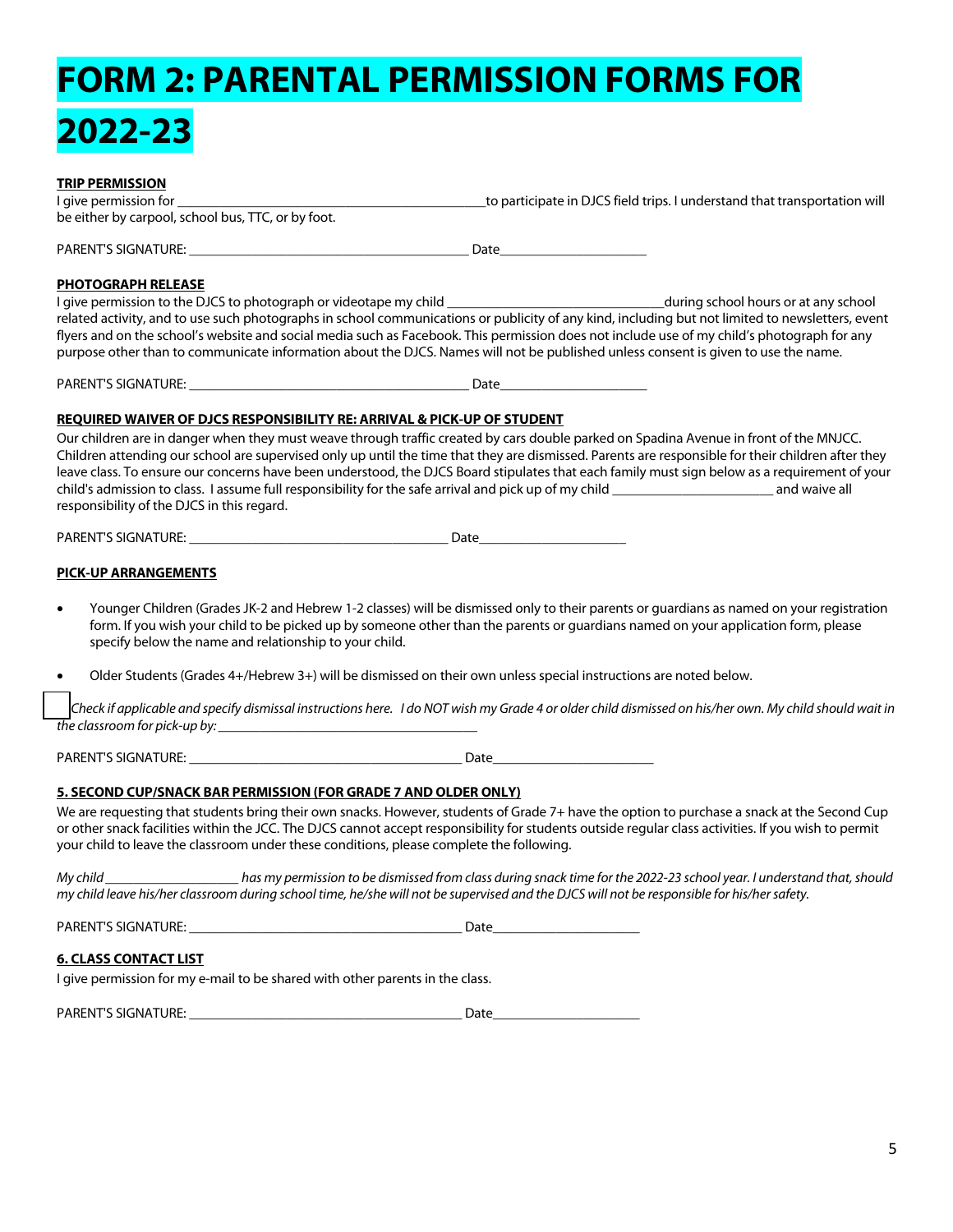# **FORM 3: PAYMENT SUBMISSION FORM 2022-23**

*This form must be included with your payment.*

# WE ARE A FAMILY REGISTERING A CHILD IN THE DJCS FOR THE FIRST TIME FOR THE 2022-2023 SCHOOL YEAR.

| Print name exactly as it should appear on charitable tax receipt |                                                                                                                |  |
|------------------------------------------------------------------|----------------------------------------------------------------------------------------------------------------|--|
|                                                                  | Parents'/Guardians' Names: 1988 and 2008 and 2008 and 2008 and 2008 and 2008 and 2008 and 2008 and 2008 and 20 |  |
|                                                                  |                                                                                                                |  |
|                                                                  |                                                                                                                |  |
|                                                                  |                                                                                                                |  |
|                                                                  |                                                                                                                |  |
|                                                                  |                                                                                                                |  |

# **TUITION RATES FOR NEW FAMILIES**

*See Registration Overview for details and class times*

| JK – GRADE 1                                                         | \$1,262           |
|----------------------------------------------------------------------|-------------------|
| <b>GRADE 2-7 JEWISH STUDIES ONLY</b>                                 | \$2,082           |
| (SUNDAYS)                                                            |                   |
| GRADE 2-7 JEWISH STUDIES + ALEF HEBREW STREAM                        | \$2,512           |
| (SUNDAYS AND WEDNESDAYS)                                             |                   |
| GRADE 2-7 JEWISH STUDIES + BET HEBREW STREAM                         | \$2,348           |
| (SUNDAYS ONLY)                                                       |                   |
| GRADES 8-12 (SUNDAY BRUNCH ONCE PER MONTH)                           | \$574             |
| POST-DATED CHEQUE PREMIUM (IF PAYING IN INSTALLMENTS)                | \$5.00 PER CHEQUE |
| Maximum 3 cheques with final cheque dated no later than July 1, 2020 |                   |
|                                                                      |                   |
| ADDITIONAL CHARITABLE DONATION                                       |                   |
| (SUGGESTED MINIMUM \$100 PER STUDENT)                                |                   |
|                                                                      |                   |

# **TOTAL PAYMENT = \$\_\_\_\_\_\_\_\_\_\_\_\_\_\_\_\_**

Registration will not be processed without payment of applicable tuition fees. If applying for a bursary, all bursary forms must be included. PLEASE MAKE CHEQUE PAYABLE TO **DOWNTOWN JEWISH COMMUNITY SCHOOL**